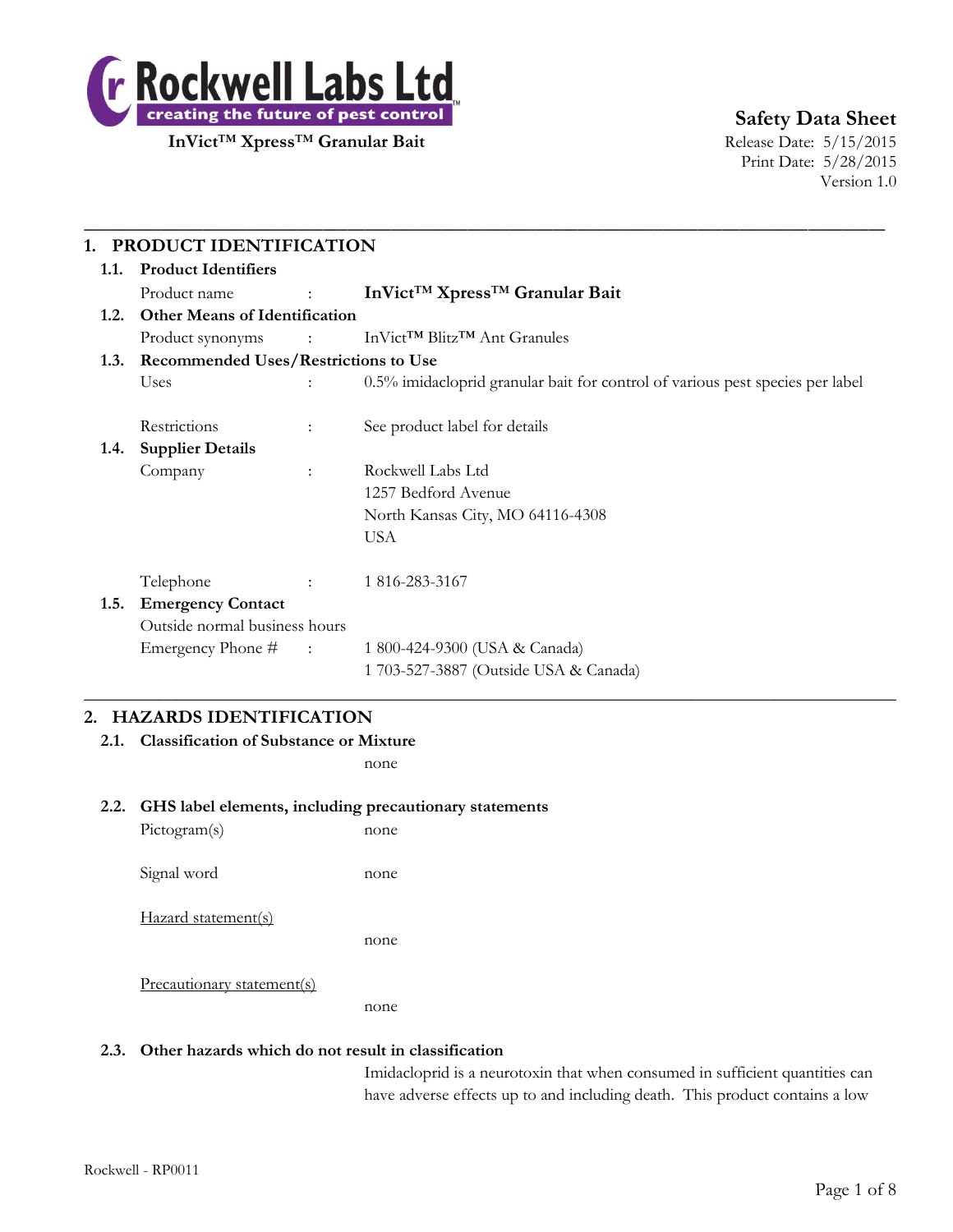

# **Safety Data Sheet**

Print Date: 5/28/2015 Version 1.0

concentration of imidacloprid and normal use should not result in significant occupational hazard.

# **3. COMPOSITION/INFORMATION ON INGREDIENTS**

#### **3.1. Substances**

Not applicable

#### **3.2. Mixtures**

Hazardous component(s) or components of note:

| Chemical Identity | $(\% w/w)$<br>Contains / | $\triangle A$ $\triangleright$ -"<br>NO. | Classification<br>Hazard |  |
|-------------------|--------------------------|------------------------------------------|--------------------------|--|
| Imidacloprid      | U.J                      | 138261-41-3                              | none                     |  |
|                   |                          |                                          |                          |  |

**\_\_\_\_\_\_\_\_\_\_\_\_\_\_\_\_\_\_\_\_\_\_\_\_\_\_\_\_\_\_\_\_\_\_\_\_\_\_\_\_\_\_\_\_\_\_\_\_\_\_\_\_\_\_\_\_\_\_\_\_\_\_\_\_\_\_\_\_\_\_\_\_\_\_**

## **4. FIRST AID MEASURES**

#### **4.1. Description of first aid measures**

#### **General advice**

Consult a physician or poison control center. Provide this safety data sheet to medical personnel. Move out of hazardous areas.

#### **If inhaled**

Move person to fresh air. If person is not breathing, call 911 or an ambulance, then give artificial respiration, preferably mouth to mouth if possible. Call a poison control center or doctor for further treatment advice.

#### **In case of skin contact**

Take off contaminated clothing. Rinse skin immediately with plenty of water for 15-20 minutes. Call a poison control center or doctor for treatment advice.

#### **In case of eye contact**

Hold eye open and rinse slowly and gently with water for 15-20 minutes. Remove contact lenses, if present, after the first 5 minutes, then continue rinsing eye. Call a poison control center or doctor for treatment advice.

#### **If swallowed**

Call a poison control center or doctor for treatment advice. Have person sip a glass of water if able to swallow. Do not induce vomiting unless told to do so by a poison control center or doctor. Do not give anything by mouth to an unconscious person.

#### **4.2. Most important symptoms and effects, both acute and delayed**

Imidacloprid may cause drowsiness, dizziness, vomiting, disorientation, and fever with ingestion of more than an incidental amount.

**4.3. Indication of any immediate medical attention and special treatment needed, if necessary** See section 4.2.

#### **5. FIRE FIGHTING MEASURES**

#### **5.1. Extinguishing media**

Suitable extinguishing media: use water spray, alcohol-resistant foam, dry chemical or carbon dioxide.

 $\_$  , and the set of the set of the set of the set of the set of the set of the set of the set of the set of the set of the set of the set of the set of the set of the set of the set of the set of the set of the set of th

**5.2. Specific hazards arising from the chemical**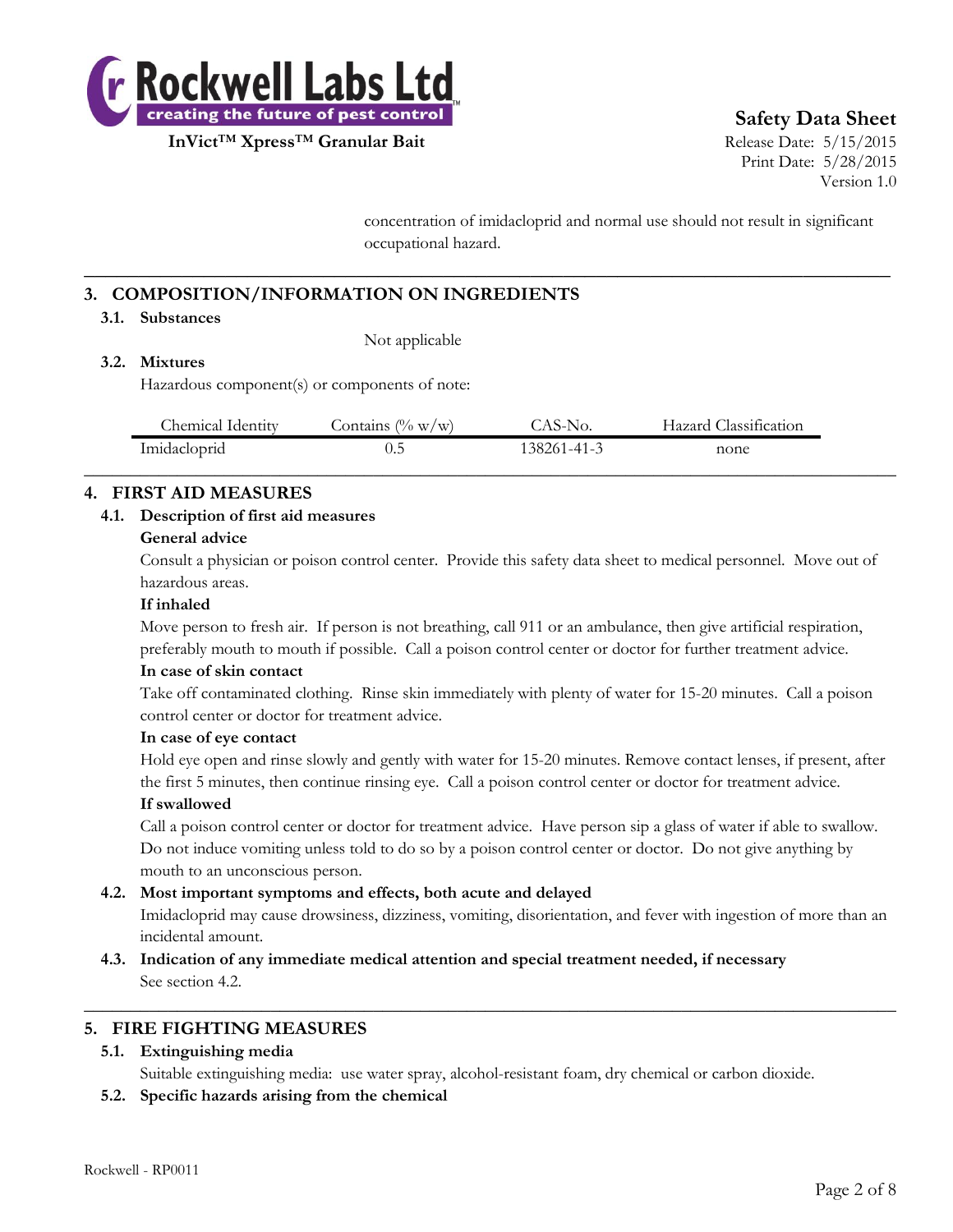

**Safety Data Sheet**

Print Date: 5/28/2015 Version 1.0

Oxides of carbon, nitrogen, and sulfur.

# **5.3. Special protective equipment and precautions for fire fighters** Wear self contained breathing apparatus for firefighting if deemed necessary. Additional information: none.

**5.4. Further information** No data available

# **6. ACCIDENTAL RELEASE MEASURES**

## **6.1. Personal precautions, protective equipment and emergency procedures**

Avoid contact with spilled product and contaminated surfaces. Evacuate personnel to safe areas during emergencies. For safe handling instructions see section 7. For proper PPE see section 8.

 $\_$  , and the set of the set of the set of the set of the set of the set of the set of the set of the set of the set of the set of the set of the set of the set of the set of the set of the set of the set of the set of th

# **6.2. Environmental precautions** Prevent further leakage or spillage if safe to do so. Do not allow release directly to water, to areas where surface water is present or to intertidal areas below the mean high-water mark.

## **6.3. Methods and materials for containment and cleaning up** Sweep up any spilled material and dispose of according to instructions in section 13. Wash contaminated surfaces with soap and water.

 $\_$  , and the set of the set of the set of the set of the set of the set of the set of the set of the set of the set of the set of the set of the set of the set of the set of the set of the set of the set of the set of th

# **7. HANDLING AND STORAGE**

# **7.1. Precautions for safe handling**

Handle in accordance with good industrial hygiene practices. Wash hands thoroughly with soap and water after use and before eating, drinking, chewing gum, using tobacco, or using the toilet. For additional precautions see section 2.2

# **7.2. Conditions for safe storage, including any incompatibilities**

Store in a dry place. Store in original container. Do not store where children or animals may gain access.  $\_$  , and the set of the set of the set of the set of the set of the set of the set of the set of the set of the set of the set of the set of the set of the set of the set of the set of the set of the set of the set of th

# **8. EXPOSURE CONTROLS/PERSONAL PROTECTION**

#### **8.1. Control parameters**

Components with workplace parameters

| omponent | $\sim$<br>NO. | T<br>v alue | $\sqrt{2}$<br>$\cap$ ntr $\cap$<br>parameters | Basis  |
|----------|---------------|-------------|-----------------------------------------------|--------|
| none     | $-----$       | ------      | ------                                        | ------ |
|          |               |             |                                               |        |

# **8.2. Appropriate engineering controls**

Ensure relevant engineering controls are employed to prevent exceeding threshold values for the listed control parameters in section 8.1.

#### **8.3. Individual protection measures, such as personal protective equipment**

In normal use and handling conditions refer to the product label for required PPE. In all other cases the following recommendations would apply.

#### **Eye/face protection**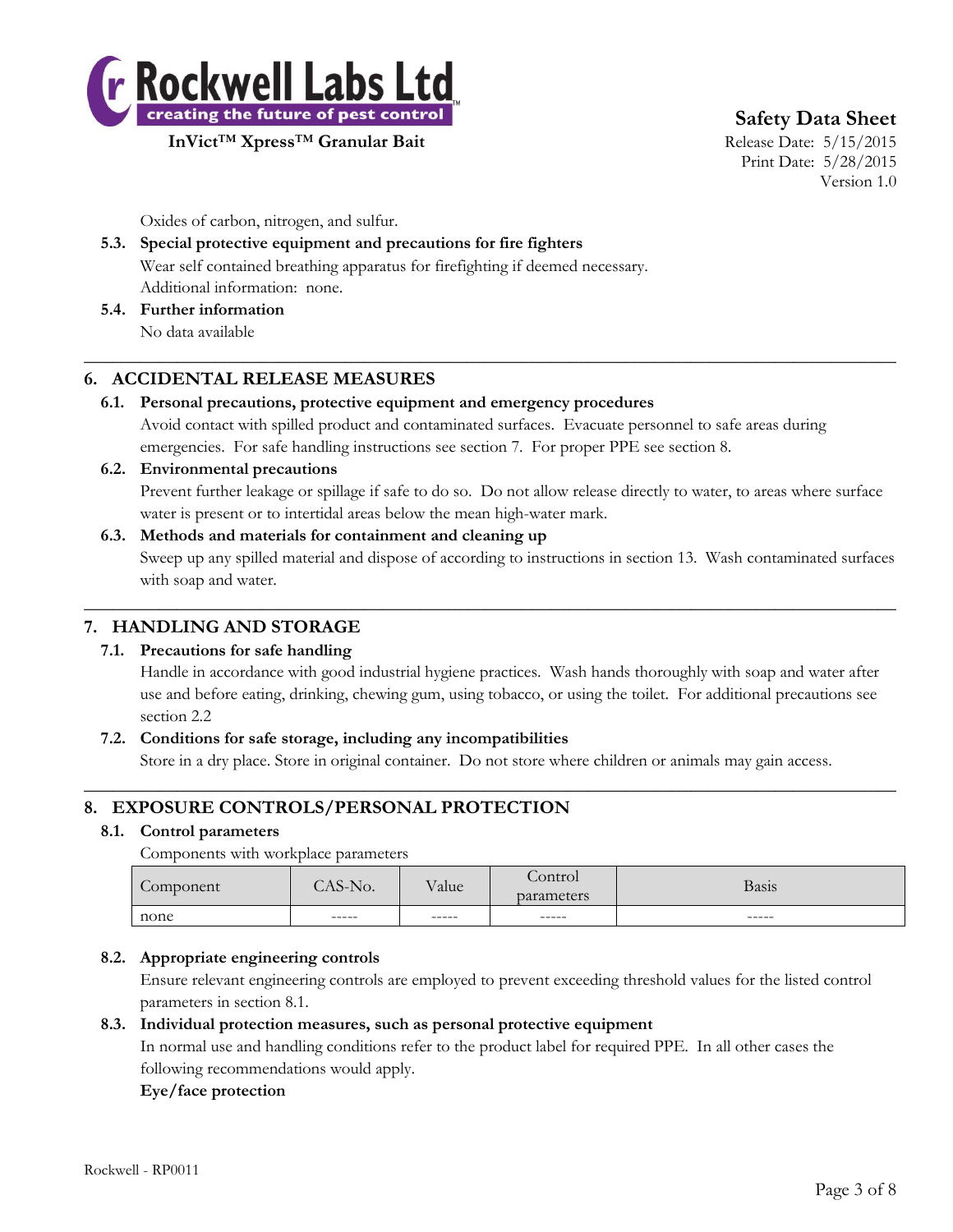

**InVict<sup>™</sup> Xpress<sup>™</sup> Granular Bait** Release Date: 5/15/2015

# **Safety Data Sheet**

Print Date: 5/28/2015 Version 1.0

Safety glasses or other similar eye protection conforming to ANSI Z87.1 standards recommended when handling product.

#### **Skin protection**

Chemical resistant nitrile rubber or similarly compatible gloves recommended when handling product. Dispose of contaminated gloves after use in accordance with applicable local and state regulations. Wash exposed skin with soap and water immediately. Wash all contaminated clothing prior to reuse.

#### **Respiratory protection**

Not required under normal use conditions. Particulate respirator recommended when risk assessment show need for air-purifying respirators.

 $\_$  , and the set of the set of the set of the set of the set of the set of the set of the set of the set of the set of the set of the set of the set of the set of the set of the set of the set of the set of the set of th

#### **Thermal hazards**

None known

# **9. PHYSICAL AND CHEMICAL PROPERTIES**

#### **9.1. Information on basic physical and chemical properties**

| Appearance;                                      | Opaque, yellow beige granule |
|--------------------------------------------------|------------------------------|
| Odor;                                            | Oily/fishy                   |
| Odor threshold;                                  | No data available            |
| pH;                                              | 7.63 @ 1% in water (23.4 °C) |
| Melting point/freezing point;                    | No data available            |
| Initial boiling point and boiling<br>range;      | No data available            |
| Flash point;                                     | No data available            |
| Evaporation rate;                                | No data available            |
| Flammability (solid, gas);                       | No data available            |
| Upper/lower flammability or<br>explosive limits; | No data available            |
| Vapor pressure;                                  | No data available            |
| Vapor density;                                   | No data available            |
| Relative density;                                | $0.4085$ g/ml                |
| Solubility;                                      | Partially soluble in water   |
| Partition coefficient: n-<br>octanol/water;      | No data available            |
| Auto-ignition temperature;                       | No data available            |
| Decomposition temperature;                       | No data available            |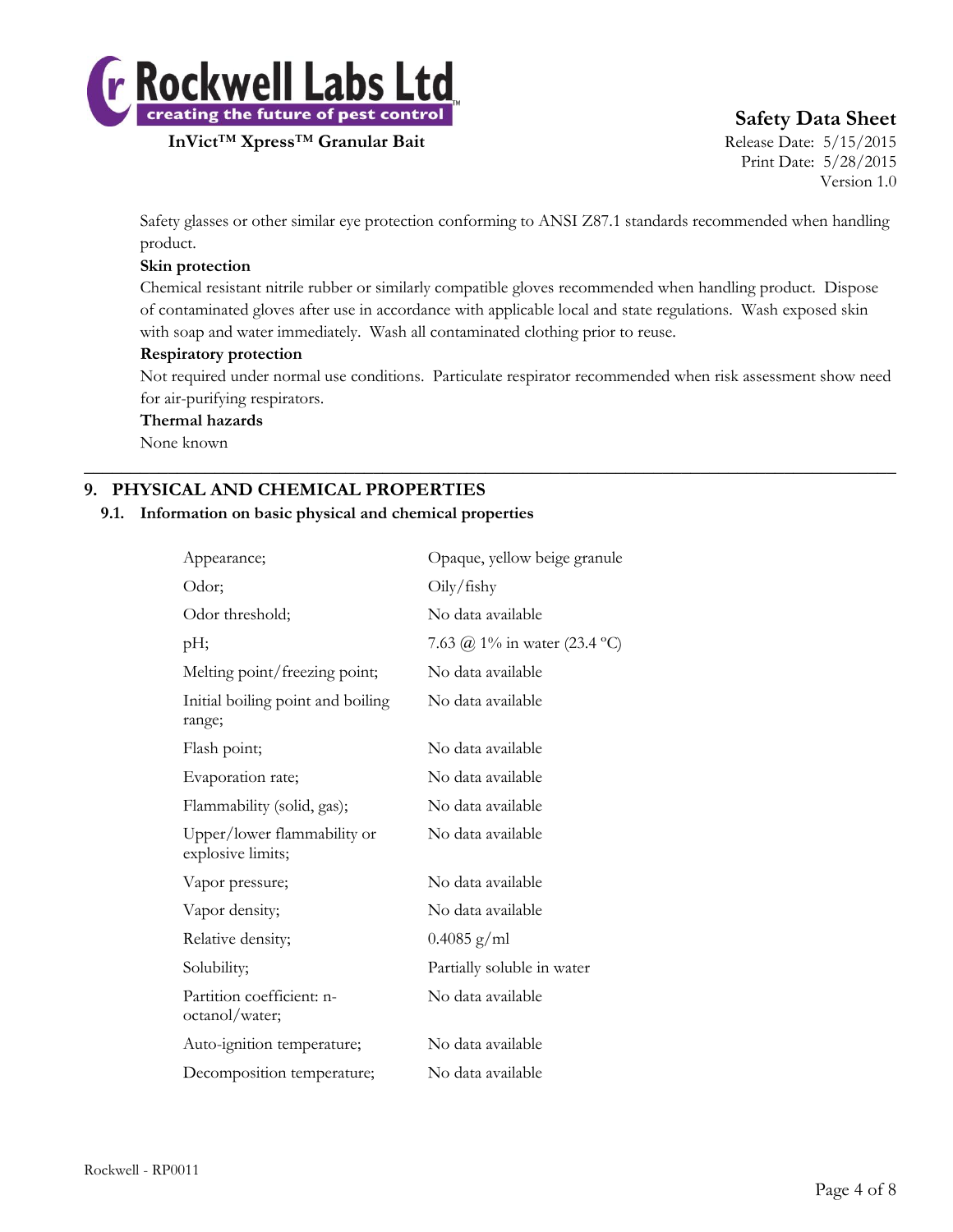

**Safety Data Sheet**

Print Date: 5/28/2015 Version 1.0

Viscosity; No data available

 $\_$  , and the set of the set of the set of the set of the set of the set of the set of the set of the set of the set of the set of the set of the set of the set of the set of the set of the set of the set of the set of th

 $\_$  , and the set of the set of the set of the set of the set of the set of the set of the set of the set of the set of the set of the set of the set of the set of the set of the set of the set of the set of the set of th

**9.2. Additional Information**

No data available

# **10. STABILITY AND REACTIVITY**

#### **10.1. Reactivity**

No data available

# **10.2. Chemical stability**

Stable under recommended storage conditions.

# **10.3. Possibility of hazardous reactions**

No data available

**10.4. Conditions to avoid** Exposure to excessive heat.

# **10.5. Incompatible materials** Strong oxidizing agents. Strong reducing agents.

# **10.6. Hazardous decomposition products** Other decomposition products – no data available In the event of a fire: see Section 5

# **11. TOXICOLOGICAL INFORMATION**

**11.1. Information on toxicological effects Acute Toxicity** LD50 Oral –  $\text{Rat}$  –  $>$  5000 mg/kg LD50 Dermal –  $\text{Rat}$  –  $>$  5000 mg/kg LD50 Inhalation – no data available **Skin corrosion/irritation** Skin – Rabbit Results: not irritating to skin (OECD Test Guideline 404) **Serious eye damage/irritation** Eye – Rabbit Results: minimal eye irritation (OECD Test Guideline 405) **Respiratory or skin sensitization** Not a known sensitizer **Germ cell mutagenicity** Not a known mutagen **Carcinogenicity** IARC: No component of this product presents at levels greater than or equal to 0.1% is identified as probable, possible or confirmed human carcinogen by IARC.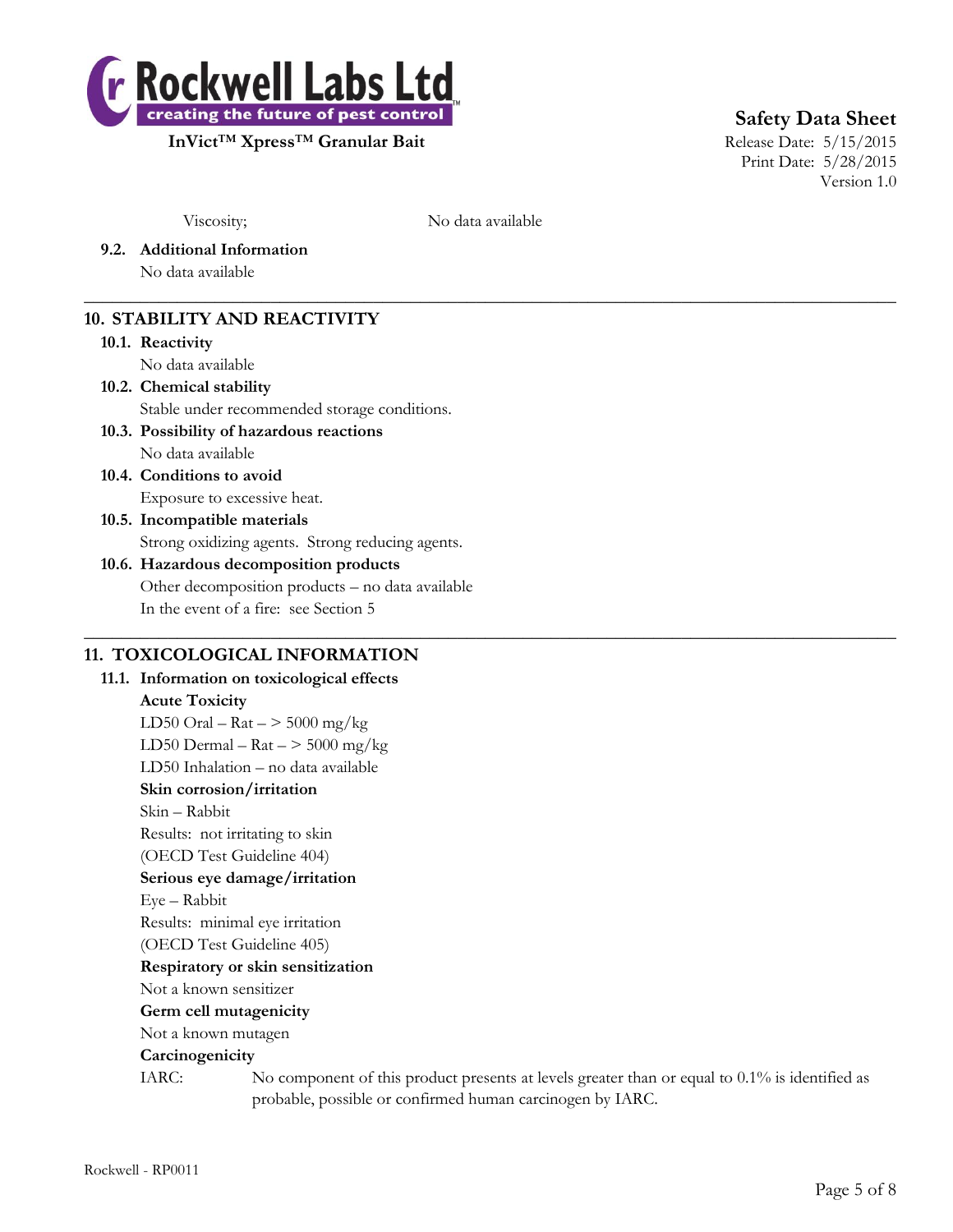

# **Safety Data Sheet**

Print Date: 5/28/2015 Version 1.0

|  |                                                                                                                | probable, possible or confirmed human carcinogen by ACGIH.                                     |  |  |
|--|----------------------------------------------------------------------------------------------------------------|------------------------------------------------------------------------------------------------|--|--|
|  | NTP:                                                                                                           | No component of this product presents at levels greater than or equal to 0.1% is identified as |  |  |
|  |                                                                                                                | probable, possible or confirmed human carcinogen by NTP.                                       |  |  |
|  | OSHA:                                                                                                          | No component of this product presents at levels greater than or equal to 0.1% is identified as |  |  |
|  |                                                                                                                | probable, possible or confirmed human carcinogen by OSHA.                                      |  |  |
|  | Reproductive toxicity                                                                                          |                                                                                                |  |  |
|  | No data available                                                                                              |                                                                                                |  |  |
|  | Specific target organ toxicity - single exposure                                                               |                                                                                                |  |  |
|  | Imidacloprid is a neurotoxin that when consumed in sufficient quantities can have adverse effects up to and    |                                                                                                |  |  |
|  | including death. This product contains a low concentration of imidacloprid and normal use should not result in |                                                                                                |  |  |
|  |                                                                                                                | significant occupational hazard.                                                               |  |  |
|  |                                                                                                                | Specific target organ toxicity – repeated exposure                                             |  |  |
|  | No data available                                                                                              |                                                                                                |  |  |
|  | Aspiration hazard                                                                                              |                                                                                                |  |  |
|  | No data available                                                                                              |                                                                                                |  |  |
|  | 11.2. Other information                                                                                        |                                                                                                |  |  |
|  | No data available                                                                                              |                                                                                                |  |  |
|  |                                                                                                                |                                                                                                |  |  |
|  |                                                                                                                | 12. ECOLOGICAL INFORMATION                                                                     |  |  |

ACGIH: No component of this product presents at levels greater than or equal to 0.1% is identified as

#### **12.1. Toxicity**

| Toxicity to fish                | no data available |
|---------------------------------|-------------------|
| Toxicity to daphnia             | no data available |
| and other aquatic               |                   |
| invertebrates                   |                   |
| $\mathbf{D}_{\text{condition}}$ |                   |

- **12.2. Persistence and degradability** No data available
- **12.3. Bioaccumulative potential**
	- No data available
- **12.4. Mobility in soil** No data available
- **12.5. Other adverse effects** No data available

# **13. DISPOSAL CONSIDERATIONS**

#### **13.1. Disposal Methods.**

The best disposal method is to use the entire product per label directions. If it is necessary to dispose of unused material then follow the label instructions and relevant local, state and federal waste disposal guidelines. Product Disposal:

 $\_$  , and the set of the set of the set of the set of the set of the set of the set of the set of the set of the set of the set of the set of the set of the set of the set of the set of the set of the set of the set of th

Do not contaminate water, food or feed by storage or disposal.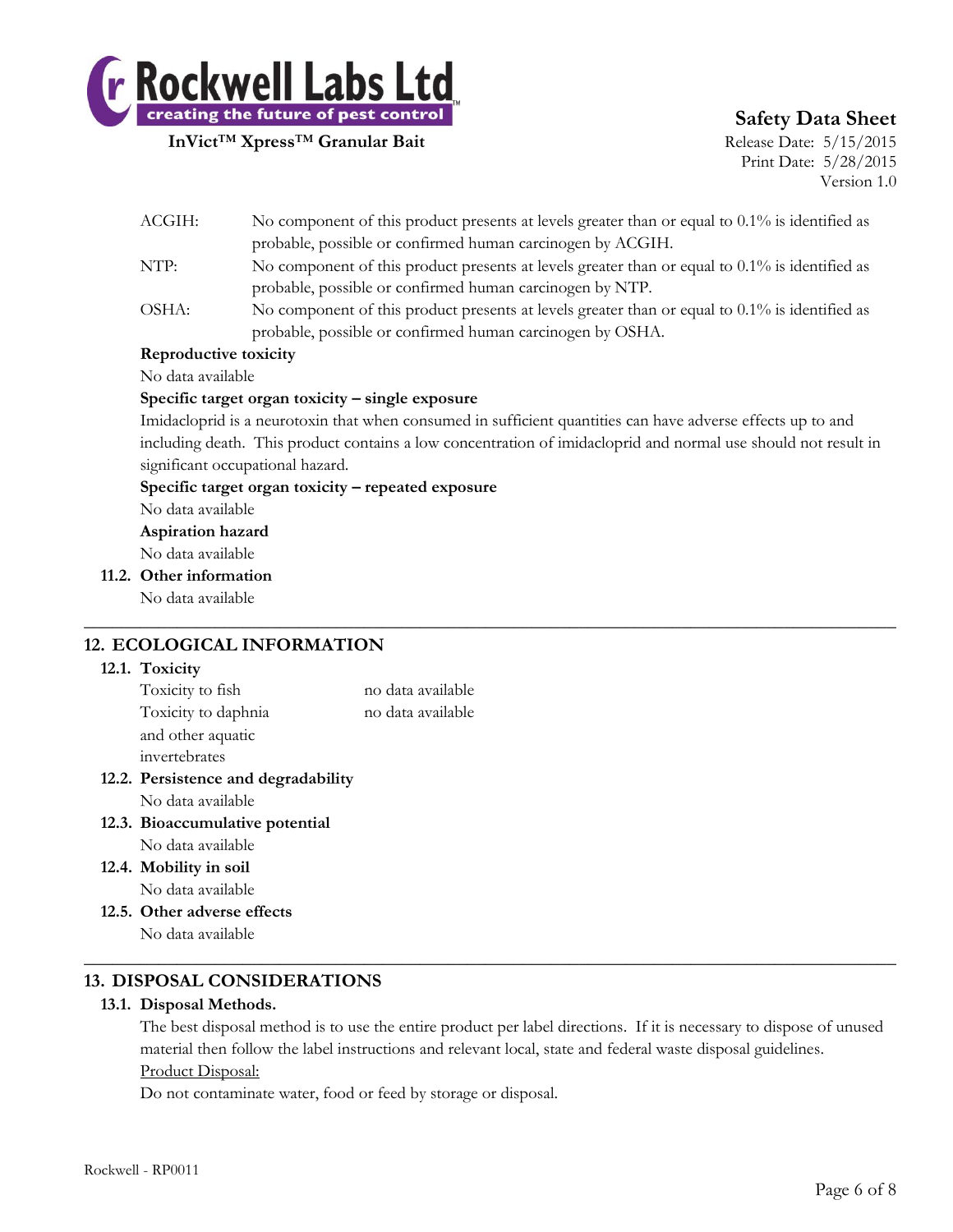

**InVict<sup>™</sup> Xpress<sup>™</sup> Granular Bait** Release Date: 5/15/2015

**Safety Data Sheet**

Print Date: 5/28/2015 Version 1.0

Packaging Disposal:

If empty: Place in trash or offer for recycling if available. If partly filled: Call your local solid waste agency or 1- 800-CLEANUP which is managed as a public-private partnership.

 $\_$  , and the set of the set of the set of the set of the set of the set of the set of the set of the set of the set of the set of the set of the set of the set of the set of the set of the set of the set of the set of th

\_\_\_\_\_\_\_\_\_\_\_\_\_\_\_\_\_\_\_\_\_\_\_\_\_\_\_\_\_\_\_\_\_\_\_\_\_\_\_\_\_\_\_\_\_\_\_\_\_\_\_\_\_\_\_\_\_\_\_\_\_\_\_\_\_\_\_\_\_\_\_\_\_\_\_\_\_\_\_\_\_\_\_\_\_\_\_\_\_\_\_\_\_\_

# **14. TRANSPORT INFORMATION**

#### **DOT**

Not dangerous goods **IMDG** Not dangerous goods **IATA** Not dangerous goods

# **15. REGULATORY INFORMATION**

This chemical is a pesticide product registered by the Environmental Protection Agency and is subject to certain labeling requirements under federal pesticide law. These requirements differ from the classification criteria and hazard information required for safety data sheets, and for workplace labels of non-pesticide chemicals. Following is the hazard information as required on the pesticide label:

#### KEEP OUT OF THE REACH OF CHILDREN

#### **CAUTION**

Causes moderate eye irritation.

Avoid contact with eyes or clothing.

Wash hands thoroughly with soap and water after use and before eating, drinking, chewing gum, using tobacco, or using the toilet.

This pesticide is highly toxic to birds and aquatic invertebrates.

Do not apply directly to water, or to areas where surface water is present or to intertidal areas below the mean high water mark.

To protect the environment, do not allow pesticide to enter or run off into storm drains, drainage ditches, gutters or surface waters.

#### **SARA 302 Components**

No chemicals in this material are subject to the reporting requirements of SARA Title III, Section 302.

#### **SARA 313 Components**

This material does not contain any chemical components with known CAS numbers that exceed the threshold (De Minimis) reporting levels established by SARA Title III, Section 313.

#### **SARA 311/312 Hazards**

Acute Health Hazard (Imidacloprid)

#### **California Proposition 65 Components**

This product does not contain any chemicals known to the state of California to cause cancer, birth defects, or reproductive harm.